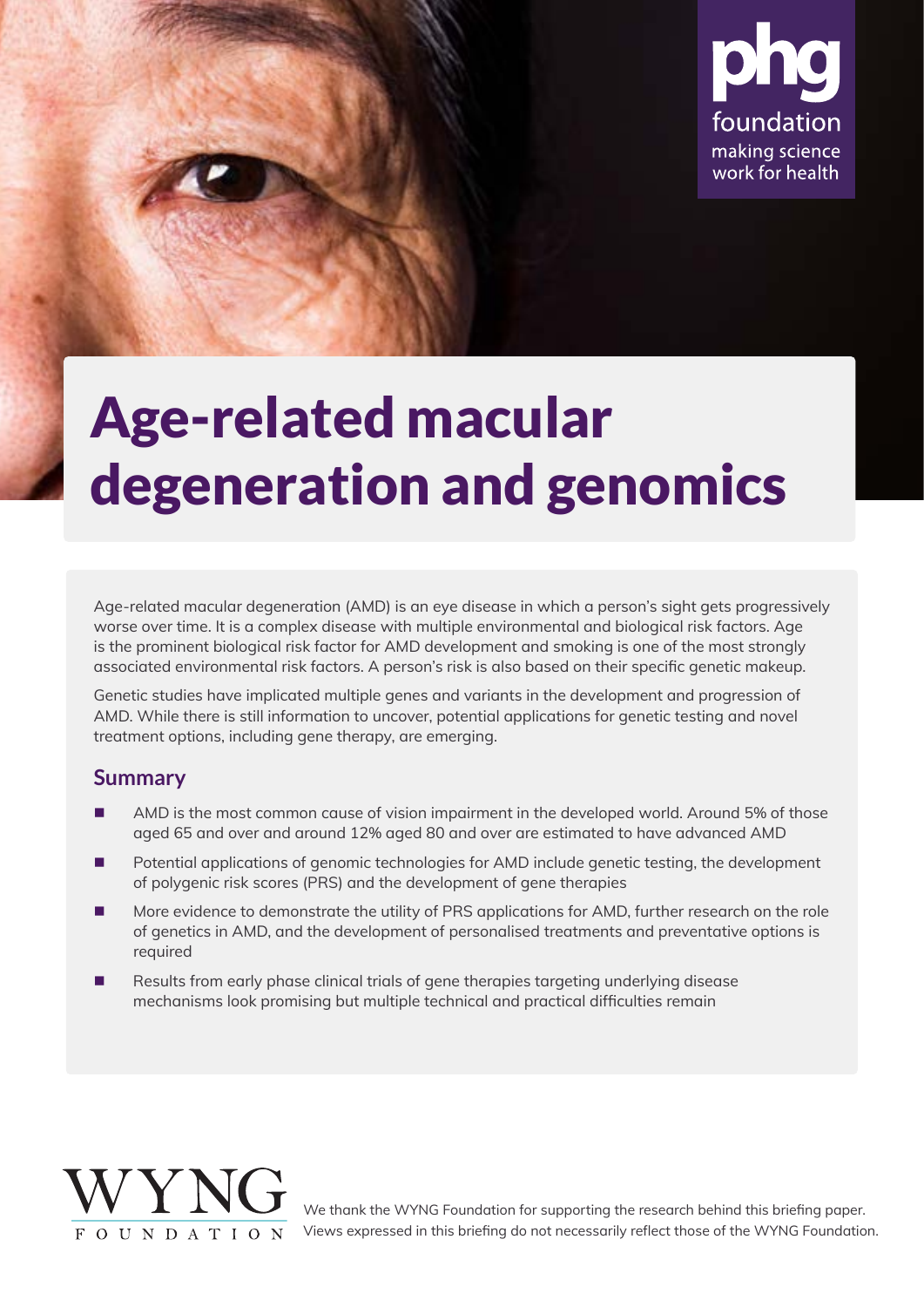### Functional genomics is a field of molecular biology where researchers attempt to  $\mathsf{Age}\text{-} \mathsf{related}\text{-} \mathsf{machine}$  degeneration

AMD is a disease characterised by the degeneration of cells within the macula, a small spot in the retina located at the rear of the eye. The retina contains the light sensitive cells, called rods and cones, which are essential for night vision and colour vision, respectively. The macula contains a high density of cone cells. Degeneration in the macula causes blurring and/or dark spots in central vision which can eventually lead to a complete loss of central vision, whereas the peripheral vision stays intact.

two policy briefings, we explore the potential impact of functional genomics on clinical AMD can be divided into dry and wet AMD, though the two are not mutually layers of the retina, referred to as geographic atrophy. exclusive. In the early stage, both display the accumulation of protein and lipid deposits called drusen. Advanced dry AMD is characterised by atrophy of multiple

Around 10% of patients develop wet AMD, which is more severe and progresses rapidly. Degeneration is caused by new blood vessel formation in the choroid layer High-throughput technologies (e.g. sequencing and mass spectrometry) can be underlying the retina that leak and lead to scarring.

Treatment for wet AMD requires repeated injections of anti-vascular endothelial growth factor (anti-VEGF) into the eye and there is currently no treatment available  $\mu_{\text{m}}$  is the clinical laboratory that can reveal specific functional specific functional specific functional specific functional specific functional specific functional specific functional specific functional specifi development of new therapies including the delivery of genes that can ameliorate the<br>disease for dry AMD aside from support with visionary aids. This has stimulated the disease.

In addition to age, smoking, obesity, and hypertension, risk of AMD is also associated Areas where functional genomics approaches could be useful in the clinic have people with European (12.3 %) and Hispanic (10.4 %) ancestry compared to Asian been identified, particularly for rare disease and cancer to support interpretation (7.4 %) and African (7.5 %) ancestry. Statistical modelling based on the UN World of general anti-anti-anti-process data, estimates the global prevalence will reach 288 million. cases by 2040. Asia is predicted to have the highest number of cases as well as increasing more rapidly than other regions in the coming years. This is largely due to differences in population structure (i.e. an ageing population)<sup>1</sup>. with ethnicity. For example, research found that AMD prevalence was highest in

### **Understanding function through multion through multiple states of AMD**

Genetics plays an important role in AMD – its heritability is estimated to be 46% for the development and 71% for severity of AMD, respectively<sup>2</sup>. Sequencing candidate genes in case-control studies and in families with high prevalence of AMD have revealed multiple genetic variants associated with the disease. The largest genomewide association study for AMD was published in 2016 by the International AMD Genomics Consortium and identified 52 common and rare genetic variants associated with the disease across 34 loci<sup>3</sup>. These associated variants are estimated to account for approximately half of the genomic heritability of AMD<sup>3</sup>. Further large scale studies with different populations are needed to uncover the sources of the missing  $\mathcal{L}$  different technologies can give us information about different processes in specific heritability.

The genes and variants implicated in the development of AMD reveal several potential pathways. The most consistently associated genes/variants are involved in:

- inflammation, e.g. *CFH* and *CFI* ■ The complement system, the part of the immune system that regulates
- The development of new blood vessels, e.g. *HTRA1*
- Transport and metabolism of high-density lipoproteins, e.g. *ABCA1*
- Modulation of oxidative stress, e.g. ARMS2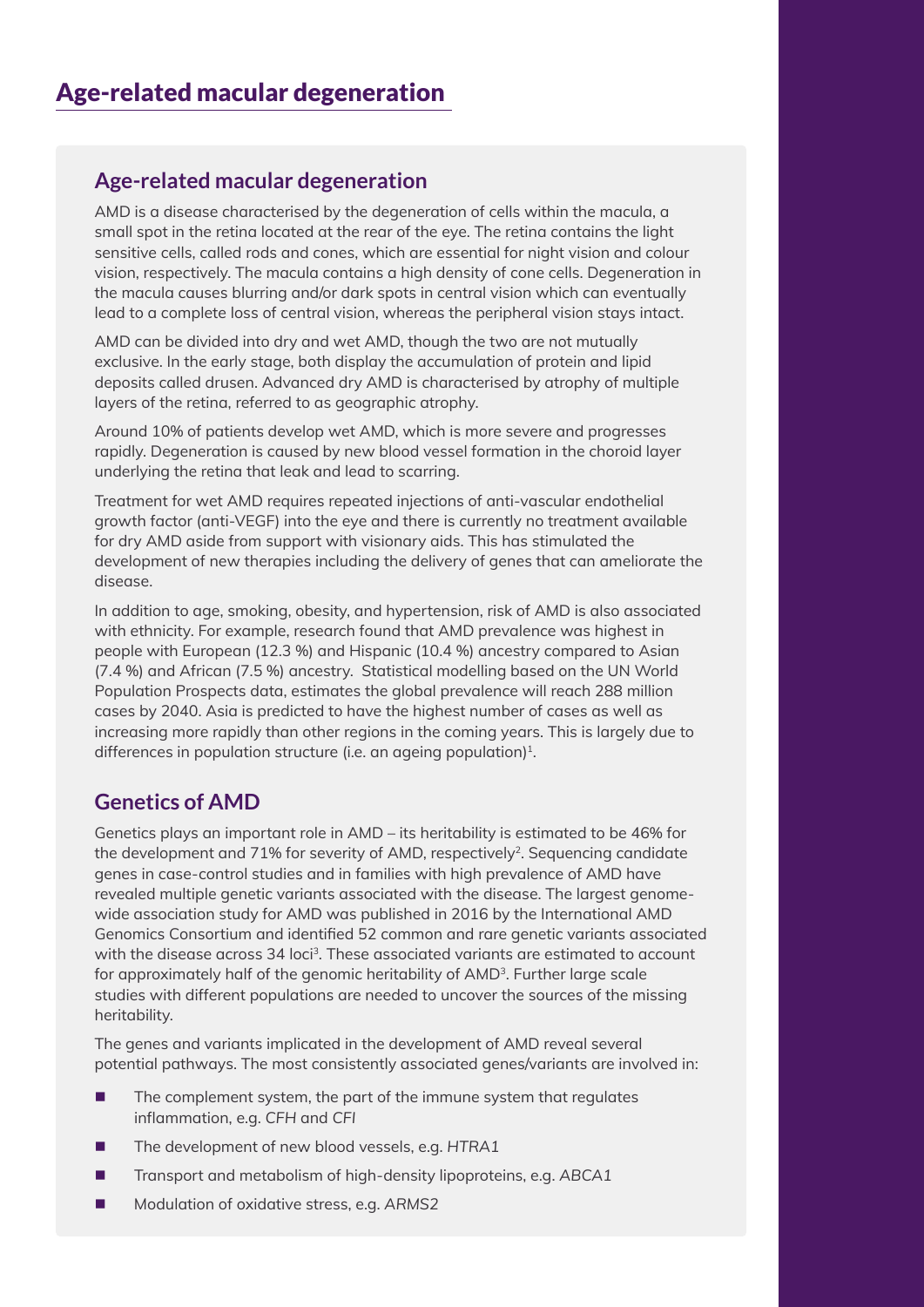### **Genetic testing**

Routine genetic testing for AMD is not currently recommended. However, several rare genetic variants that comer a high risk or acveloping the also ase have been facility. genetic variants that confer a high risk of developing the disease have been identified. strong family history or early onset AMD.

**Impact on personalised medicine** Evidence suggests that some patients with late onset macular dystrophies (i.e. that are caused by single mutations in specific genes) are misdiagnosed with AMD. These diseases<sup>4</sup>, which usually present before the fourth decade of life, can be misdiagnosed as AMD if they manifest later than expected since they display similar symptoms to AMD. Obtaining an accurate genetic diagnosis is therefore essential for patients, to decide appropriate treatment options, and for patients' relatives who might have an increased risk of AMD. A genetic diagnosis is also important in preventing the accidental inclusion of patients who do not have AMD in AMD clinical clinical impacts for patients - in the medium term, those with rare disease and cancer with rare disease and c trials.

# **Risk prediction**

WGS prediction models and tools can be based on genetic, emmediantly in environmental risk factors. An area of increasing interest is polygenic risk scores<br>"BBC" variants that may play a role in disease. Some of these variants will be of unknown (PRS) and their potential use in prediction models for a multitude of diseases. PRS estimate fisk based off the edifidiative impact of matripic genetic variants in ked to a disease. These are typically common variants that individually confer very small caused but these are typically community direction in specific very since amounts of risk, but when combined can be used to create a meaningful risk score.<br>PPC on transcription). Results from these tests can form the basis for a diagnosis, provide PRS can be used alone or with other risk factors to predict a person's risk of disease, prognosis and response to treatment. There are several promising areas for the use of the function of the function of the function  $\sim$ of PRS that can help to predict those with high risk of AMD or progression to more<br>ົ້ Risk prediction models and tools can be based on genetic, clinical and/or estimate risk based on the cumulative impact of multiple genetic variants linked to severe forms.

#### However, this process requires some process requires some prior knowledge suggesting that the variant that the variant that the variant that the variant that the variant that the variant that the variant that the variant may be pathogenic. As the role of some genes and the vast majority of the vast majority of the vast majority of **Public health**

AMD is a good example of a complex disease where there is a known strong genetic risk for the development of the disease and the environmental factors are well characterised. Modifiable factors such as smoking, and to a lesser extent obesity, increase the risk of developing AMD and, in people with high genetic risk for the<br>... disease, further increases their risk. In the future, risk prediction could be used to identify people with high risk of developing AMD, enabling early preventative action.

#### $\Gamma$ changes to biological processes might be revealed that are important for the revealed that are important for the set of the set of the set of the set of the set of the set of the set of the set of the set of the set o  $\alpha$  is the case in question but are not indicated or obvious by looking at the genomenon  $\alpha$ **Patient care**

Risk prediction models for AMD that include PRS have been developed to predict which individuals are at higher risk or developing AMD, progressing to more severe<br>forms and how they respond to treatment. These are yet to reach clinical practice, scientists do not need to have a community to have a considerable which genetic which genetic which genetic ge<br>The consideration genetic which genetic which genetic which genetic which genetic which genetic which genetic w however there have been some promising results in recent years particularly on<br>http://www.industrial.com/www.industrial.com/www.industrial.com/www.industrial.com which individuals are at higher risk of developing AMD, progressing to more severe predicting severe disease in those with early AMD5.

### **Rare disease Research**

PRS could also be useful for selecting participants for clinical trials. For example, choosing those at high risk for progressing to severe AMD for treatment trials aimed at arresting progression, or grouping participants for analyses to determine if PRS or genotype has an influence on treatment response.